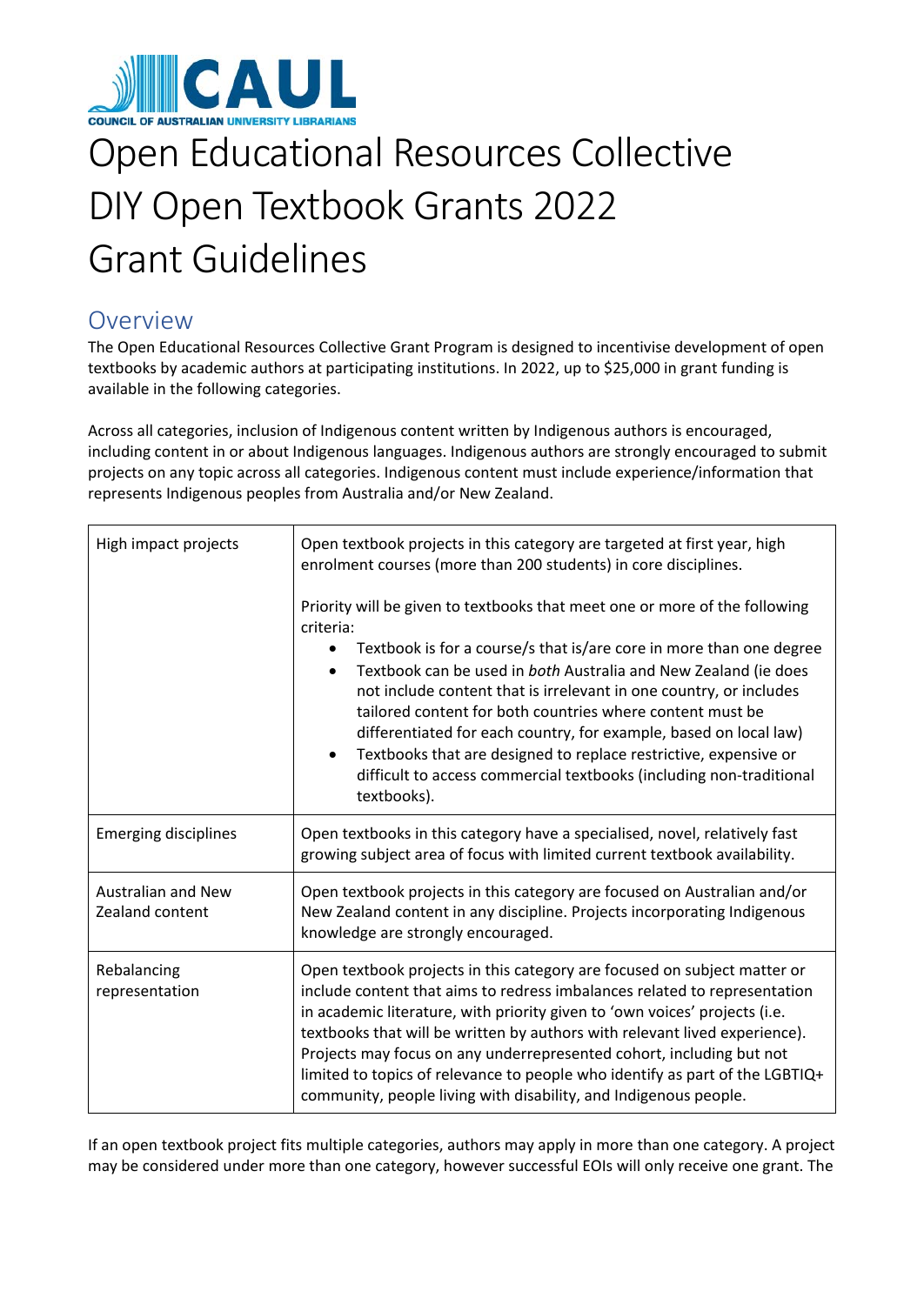Governance Group reserves the right to consider awarding grants in any category, regardless of the category selected by the applicant.

| Amount  | Available for                                                                                                                                          |
|---------|--------------------------------------------------------------------------------------------------------------------------------------------------------|
| \$1,000 | Open textbook projects with a single author in any category                                                                                            |
| \$2,000 | Open textbook projects with two or more authors from a single institution<br>(any category)                                                            |
| \$3,000 | Open textbook projects with three or more authors from two or more<br>institutions. Projects must be textbooks for first year, high enrolment courses. |

Grants are available in the following amounts:

Each book project that is funded will also receive funding for two \$250 peer review stipends to be paid to peer reviewers.

# **Eligibility**

- Grants are open to academic staff at participating institutions.
- Non-ongoing staff are eligible for grants, however, at least one member of the textbook team must have an academic contract through until the scheduled completion of the book.
- Early career academics are encouraged to submit.

#### Requirements

If you receive a Collective grant, you will be required to:

- Sign a memorandum of understanding, which will be provided when grants are announced.
- Publish your open textbook on the Collective Pressbooks platform under a [Creative Commons](https://creativecommons.org/licenses/by-nc/4.0/)  [Attribution Non-Commercial 4.0 International \(CC-BY-NC 4.0\)](https://creativecommons.org/licenses/by-nc/4.0/) licence allowing others to retain, reuse, revise, remix, and redistribute. (Other Creative Commons licences may be used in some cases; CC-BY-NC is preferred.)
- Seek copyright advice to ensure all content included in the open textbook can be released under a CC-BY-NC licence (or the chosen Creative Commons licence).
- Publish a minimum of four chapters by February 2023.
- Ensure each author listed on the expression of interest contributes to at least one chapter to the textbook.
- Lead, plan, and implement the open textbook project.
- Take responsibility for inputting textbook content on the Pressbooks platform.
- Collaborate with and seek advice from institutional library staff, particularly related to copyright and licensing.
- Undergo a peer review process with support from institutional library staff, using the OER Collective peer review process.
- Allow the Council of Australian University Librarians and your university library to use usage data for your open textbook to assist with evaluation of the Open Educational Resources Collective Pilot Project.
- Include both the Collective and your institution's logo on your book cover (in line with the Collective branding guide, which will be provided to recipients).
- Adhere to accessibility standards and guidelines provided by the Collective.
- Attend Academic Authors Community of Practice meetings throughout 2022 where possible, with all authors required to attend the sessions focused on copyright and intellectual property (May) and accessibility and inclusion (July).